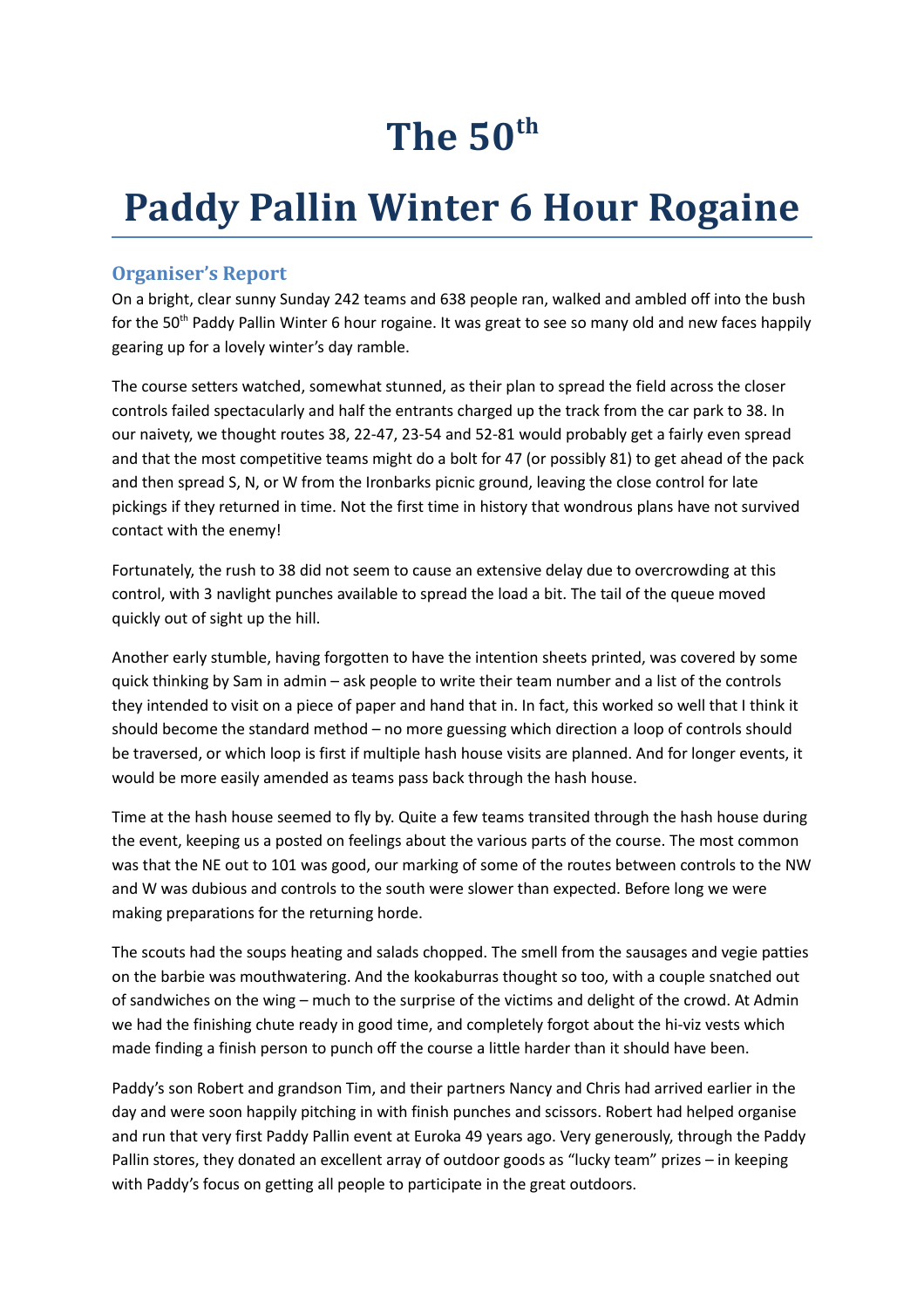The category winners had to be content with their trophies and bragging rights. Congratulations to Andrew Hill and Richard Mountstephens , the open (and mens) winners, with a score of 1320 out of a total of 2240 points available on the course. They just squeezed out the second place getter Patrick Gunnarson and Glen Horrocks by a very narrow 10 point margin. David Lyle and Ian Cameron took out third place with 1150 points. The open mixed category was won by Gill Fowler and Joel Mackay with 1090 ponts. Gill and Joel are the current and ex president of NSWRA – it just goes to show that volunteering really helps your navigation and speed! Or should that be the other way around? The first women's team home was Alison Curtin and Sue Mahoney with 790 points.

It was a real pleasure to see so many family teams out enjoying themselves on the course – some with picnics and others pausing to admire the scenery. With more than 100 juniors entering we trust the sport will have very bright ongoing prospects.

One of the highlights of the day for me was Jemma returning, with parents in tow, from a dash down to 52 and telling me with a hugely satisfied smile that I was wrong, it didn't take them an hour round trip, only 40 minutes.

Safety for the day was excellent, with the worst injuries being scrub scrapes, a couple of sprains and a good sprinkling of blisters. The vast majority of teams were back on time, and those teams that were mis-placed or going to be late returning did a great job of letting us know by SMS, voice mail and/or phone – in some cases even getting other teams to send messages when they reached a mobile coverage area. This was a very good thought and one that should be incorporated into our "mobile safety" procedures.

Even having partial mobile coverage on the course was a real bonus. After we had worked out from the scoring system what teams were unaccounted for, we knew from messages by around 3:45 that all the teams were safe. Very good news for them, and a considerable relief for the organisers and BWRS. We did discover a hole in our procedures, with a couple of teams managing to get on the course with without having been fully registered.

With the heavy rain in the week before the event, my fear was that we would have to cancel due to closure of Glenbrook causeway or – probably worse – having 600 plus rogainers, scattered throughout the course with no method of fast recall, stranded on the wrong side of the creek by a cloudburst. So it was with enormous relief that I hung 52 just back from a little sandy beach by the picturesque moonlit Nepean River on Friday night and had a peaceful walk back to Euroka with glimpses of a starry sky through the trees. [Though the little pyre of reeds and twigs and empty can of two-stroke mix on the beach still puzzles me]. Saturday was overcast at dawn, with a light ground mist and the barest sprinkle of rain, but cleared to a beautiful day.

The morning of the event dawned bright and clear, if a tad chill, and the volunteers on car marshalling duty were at their posts by 6:00am, ready for a fast and furious few hours. A big thankyou to Nerise, Laura, Chris, Tyson, Clare, Jason and Julian, as well as to the drivers, for managing the parking so well.

Enormous thanks go to Warwick Dougherty for a fabulous job organising the course setting. Warwick's detailed knowledge of the tracks, gleaned from years of trail running and bushwalking in